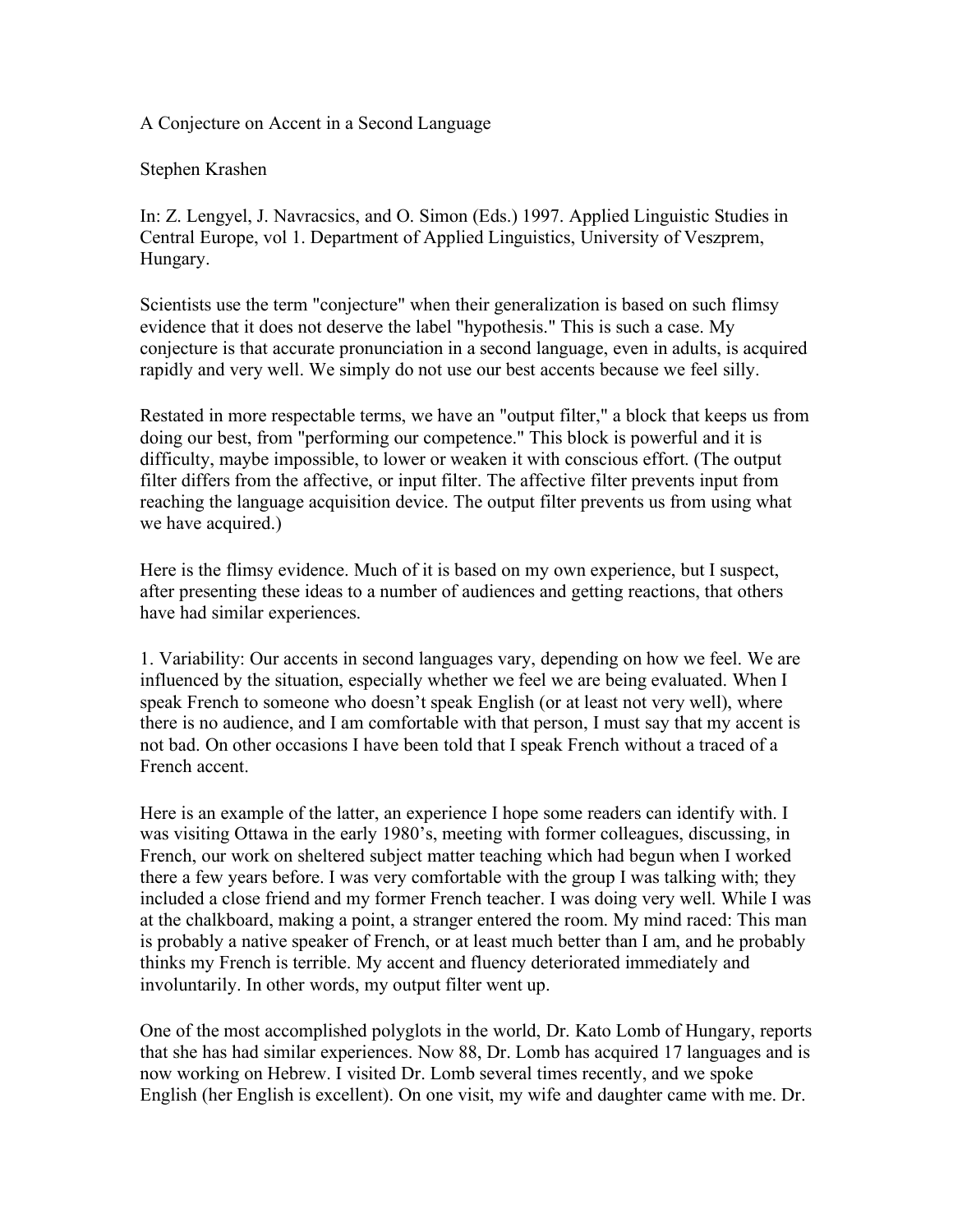Lomb remarked to me that she felt her accent in English had been better when we were alone. She explained that she felt quite comfortable with my wife and daughter, but the fact that she did not know them as well as she knew me caused a small amount of selfconsciousness and hurt her performance. Dr. Lomb is an enormously successful language acquirer and an experienced interpreter; if she feels the effects of the output filter, we can be sure others do.

2. Our ability to imitate other dialects of our first language, as well as foreign accents. Given sufficient input, we can all do these things to at least some extent. The point is that we do not, because we would feel uncomfortable doing so. The output filter holds us back.

I can imitate, to some extent, a British accent. I have acquired the rules for doing so subconsciously, and have no idea what kind of articulatory adjustments I am making when I do it. I do not, however, use a British accent when speaking to someone from London. My perception is that it would be rude, and even ridiculing, as if I were making fun of his speech, or as if I were representing myself as someone I am not.

Similarly, we can imitate foreign accents in our first language. Obviously, we do not do this in ordinary conversation. It would, we feel, be perceived as rude.

There are domains in which the use of these accents is permitted, in plays and jokes, for example. Even in these situations, however, their use is sensitive. In plays, dialects must be rendered very accurately, and in jokes their use can be demeaning.

Our ability, yet reluctance to use accents and dialects again shows that we do not perform our competence fully and that there are powerful affective forces holding us back.

3. The alcohol study. Guiora, Beit-Hallahmi, Brannon, Dull, and Scovel (1972) asked subjects to drink different amounts of alcohol after eating a candy bar. Not unexpectedly, they reported that subjects' short-term memory decreased with greater consumption. Accent in a foreign language, however, was best after subjects drank 1.5 ounces of bourbon. It was less accurate with both less and more than this amount of alcohol. There was, in other words, an optimal point of inebriation. As most of us know, alcohol has the effect of lowering inhibitions. My interpretation of these results is that alcohol lowers the output filter, at least temporarily. Too much alcohol, however, disturbs control of the speech apparatus.

4. Stevick's example. Stevick (1980) describes a Swahili class he taught at the Foreign Service Institute that had three students in it. One was at a significantly higher level than the others. When the top student had to drop the class, the number two student suddenly showed a dramatic improvement. My conjecture is that his output filter lowered, freed from the inhibiting influence of the better student.

Discussion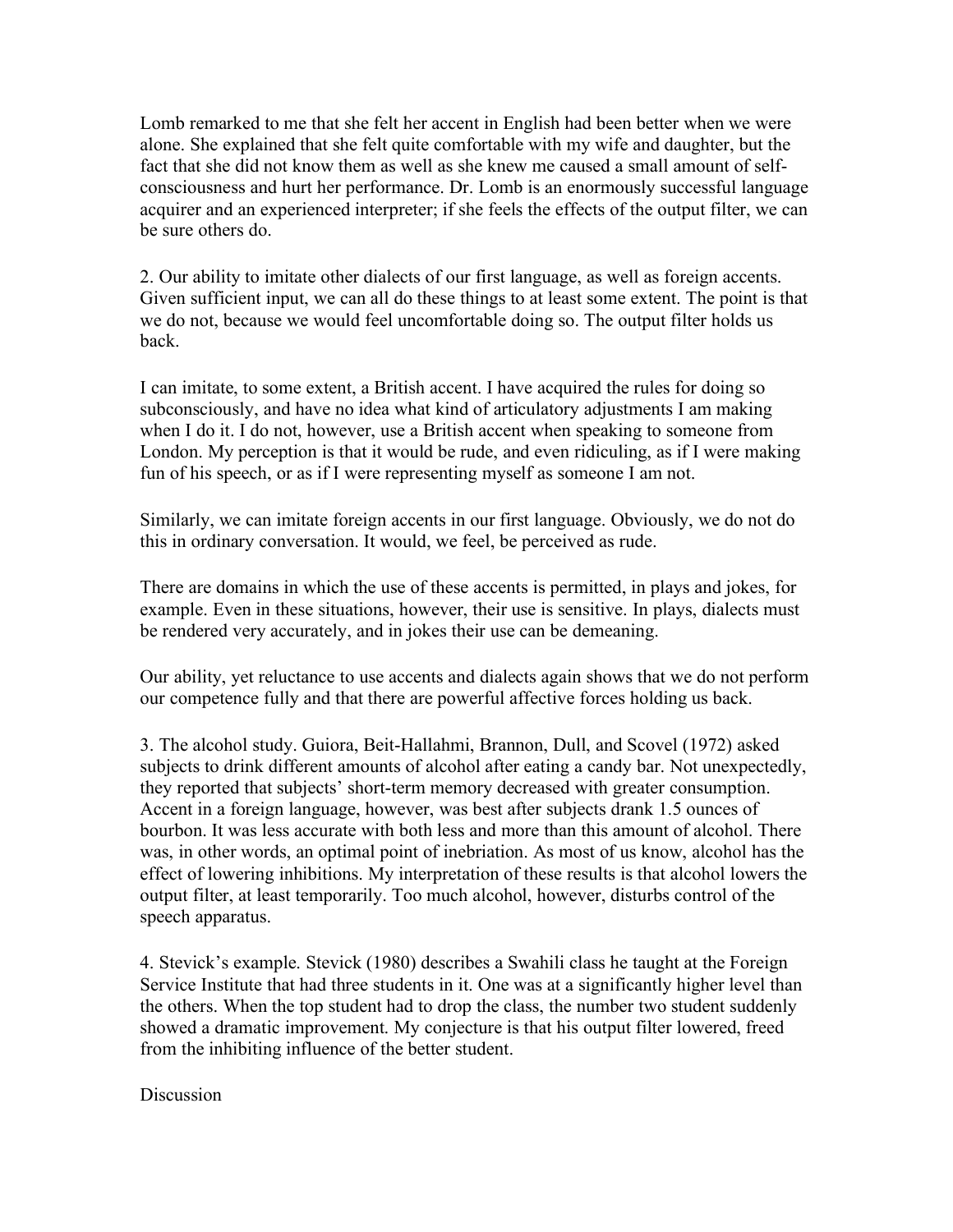To understand what factors are at work here, we need to consider what language is for. Sociolinguists tell us that language has two functions: To communicate and to mark the speaker as a member of a social group. A part of language that plays a major role in marking us as members of a social group is accent. Accent has little to do with communication; we can communicate quite well in another language having acquired only some of the sound system. Accent tells the hearer who you are, where you are from, in some cases your social class, and in other cases your values. When we identify with the members of a group, we talk the way they do.

Beebe's review (Beebe, 1985) confirms this. We do not always imitate the speech we hear the most. Children usually talk the way their peers talk, not the way their parents or teachers talk. (In some cases, children do talk like their parents; these children identify with adult values, rather than those of other children, confirming that it is group membership that counts.)

My conjecture is that accent is acquired rapidly but is not performed, because we do not feel like members of the group that uses it; we are not members of the club (Smith, 1988). Either we do not wish to be members or have not been invited to be members. And even after we feel we are at least partly in the group, we can feel suddenly excluded, resulting in a stronger output filter.

If this conjecture is correct, it has interesting implications for pedagogy. Despite the numerous "accent improvement" courses available, there is no evidence that second language accent can be permanently improved by direct instruction. Even if we could improve accent through instruction, however, the effect might be harmful. Getting people to talk like members of groups they do not belong to may be similar to convincing someone to wear inappropriate clothing - a tuxedo at an informal lunch or a jogging suit at a formal dinner.

This conjecture does not suggest that all those with accents in their second language who live in the country where the language is spoken have failed to become members of society. In fact, it suggests the contrary. Most second language acquirers have good accents. Listen to them carefully. They are rarely perfect if they began the second language as adults, but they typically acquire an impressive amount of the sound system. They certainly do not speak the second language using only the sound system of their first language. The problem is that we usually make "all or nothing" judgments with respect to accent. Either it is native-like or "accented." In reality, many second language acquirers acquire substantial amounts of the second language accent. In addition, it is likely that we hear them under less than optimal affective conditions: with lower output filters, they may sound even better.

If this conjecture is correct, another conclusion we can draw is that only our "best" accents, produced under optimal conditions, should be considered when judging accent quality or when discussing the limits of adult acquisition of pronunciation.

## References